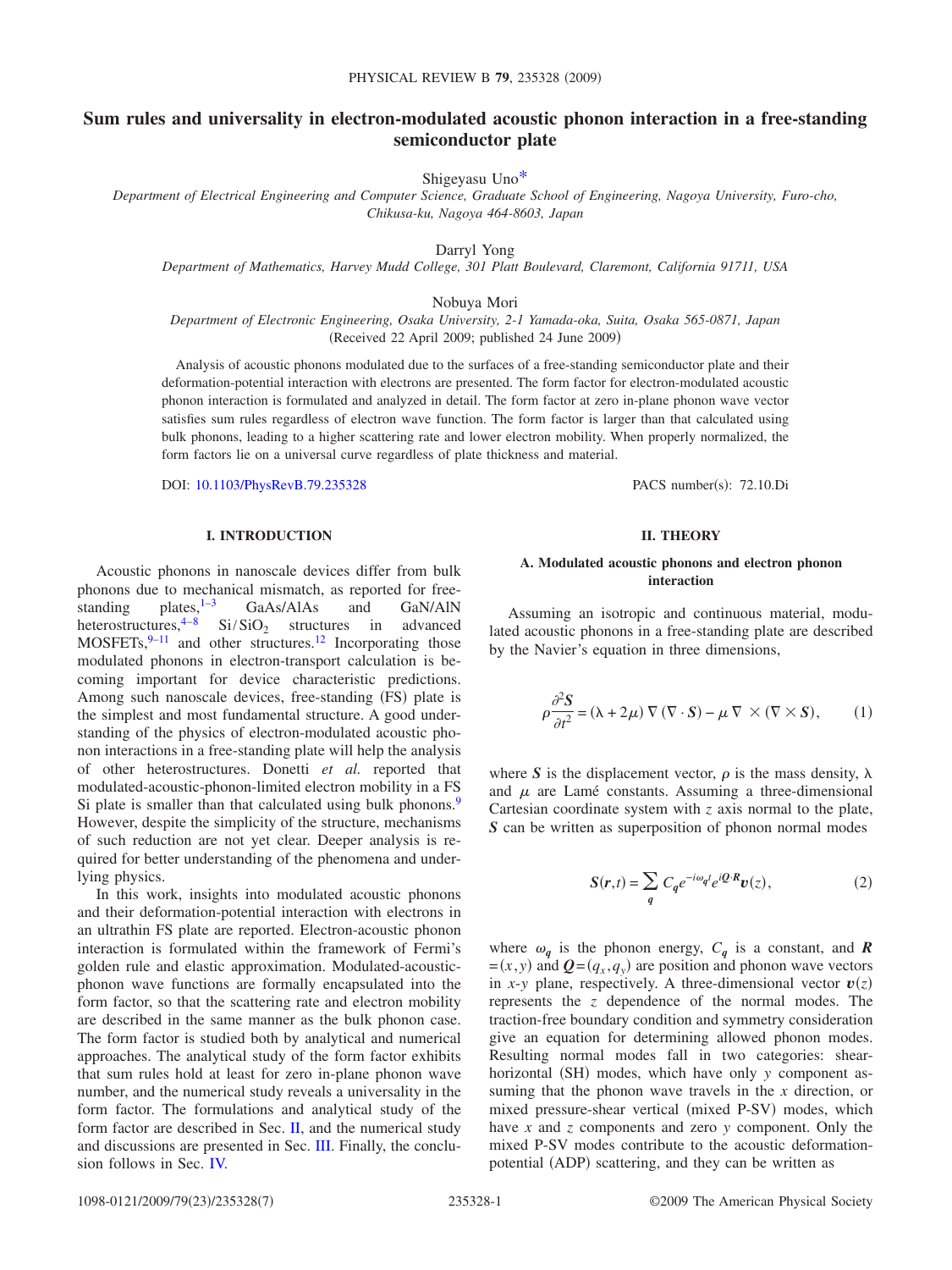<span id="page-1-0"></span>

FIG. 1. Modulated phonon frequency  $\omega$  as a function of in-plane phonon wave vector calculated for a free-standing Si plate. The vertical and horizontal axes are normalized so that the plot gives dispersion relations for arbitrary plate thickness,  $L_z$ . Numbers 1 through 7 are added to the lowest seven branches for explanation. The meaning of  $\sigma$  is given in the text.

<span id="page-1-3"></span>
$$
\boldsymbol{v}_{\text{PSV}}(z) = \frac{C_l}{\sqrt{q_x^2 + q_l^2}} \begin{Bmatrix} q_x \\ e^{iq_l z} \begin{pmatrix} q_x \\ 0 \\ q_l \end{pmatrix} + \sigma e^{-iq_l z} \begin{pmatrix} q_x \\ 0 \\ -q_l \end{pmatrix} \\ + \frac{C_t}{\sqrt{q_x^2 + q_l^2}} \begin{Bmatrix} e^{iq_l z} \begin{pmatrix} -q_t \\ 0 \\ q_x \end{pmatrix} - \sigma e^{-iq_l z} \begin{pmatrix} q_t \\ 0 \\ q_x \end{pmatrix} \end{Bmatrix}, \quad (3)
$$

where  $q_l$  and  $q_t$  denote the *z* components of longitudinal (pressure) and transverse (shear) phonon wave vectors, respectively. The coefficients  $C_l$  and  $C_t$  are related to phonon amplitude, and  $\sigma$  takes either +1 (dilatational) or -1 (flexural). The origin of the  $z$  axis is set at the middle of the plate thickness. The squared coefficients  $|C_l|^2$  and  $|C_t|^2$  can be written explicitly.<sup>3</sup> However, allowed values of  $q_l$  and  $q_t$  for a given  $q_x$  are determined by an implicit transcendental equation, $\frac{1}{1}$  so numerical calculation is needed. Allowed phonon modes have either real or pure imaginary  $q_l$  values. Modes with real  $q_l$  have longitudinal waves that are sinusoidal in *z* direction, and those with pure imaginary  $q_l$  have longitudinal waves that exponentially decay from the plate surfaces. Figure [1](#page-1-0) shows the phonon-dispersion relations with  $\sigma = 1$  calculated for a free-standing silicon plate. Values of  $\rho = 2330 \text{ kg/m}^3$ ,  $\lambda = 93.4 \text{ GPa}$ , and  $\mu = 51.5 \text{ GPa}$  were used.<sup>13</sup> The horizontal and vertical axes are normalized so that the dispersion relation is valid for any plate thickness, *Lz*. The allowed phonon energy for a given in-plane phonon wave vector  $Q = |Q|$  is discrete due to phonon confinement, and therefore constitute the branches.

At room temperature, acoustic phonon energy is small compared to the thermal energy, so ADP scattering is approximated as elastic scattering. The transition probability is then given by Fermi's golden rule as

$$
T(nK, n'K') = \frac{\pi D_{ac}^2 k_B T_L}{\hbar L_x L_y v_l^2 \rho} I_{n,n'} \delta[E_{n'}(K') - E_n(K)], \quad (4)
$$

<span id="page-1-1"></span>where  $(n, n')$  are electron quantum numbers of confinement before/after the scattering,  $(K, K')$  are in-plane electron wave vectors,  $D_{ac}$  is the ADP constant,  $L_xL_y$  plate area,  $k_B$  the Boltzmann constant,  $T_L$  the lattice temperature, and  $v_l$  the longitudinal sound velocity. Although the deformationpotential interaction has anisotropy in some semiconductors such as Si, it can be treated as isotropic problem by introducing an effective deformation-potential constant.<sup>14</sup> Such approximation has also been used for studies of electronmodulated acoustic phonons in Si in a previous report.<sup>9</sup> The quantity  $I_{n,n'}$  in Eq. ([4](#page-1-1)) is the form factor defined as

<span id="page-1-2"></span>
$$
I_{n,n'}(Q)
$$
  
=  $\sum_{\sigma,q_l} \frac{L_x L_y v_l^2 \rho}{\omega_{\pm q}^2} \left| \langle n' | \left\{ i q_x v_x(z) + i q_y v_y(z) + \frac{\partial v_z(z)}{\partial z} \right\} | n \rangle \right|^2,$  (5)

where  $v_x(z)$ ,  $v_y(z)$ , and  $v_z(z)$  denote *x*, *y*, and *z* components of  $v(z)$ , respectively,  $Q$  is given by  $Q = K' - K$ , the bra and ket vectors represent electron wave functions in the confinement  $(z)$  direction, and the summation over  $q_l$  is taken for all allowed discrete values. Note that Eq.  $(5)$  $(5)$  $(5)$  is invariant to the choice of the *x* and *y* axes. As long as form-factor calculation is concerned, the *x* axis can then be reset as parallel to *Q* without any loss of generality. Using Eq. ([3](#page-1-3)) with  $q_x = Q$ , Eq.  $(5)$  $(5)$  $(5)$  reads

$$
I_{n,n'}(Q) = \sum_{\sigma,q_l} \rho L_x L_y |C_l|^2 |\langle n'| (e^{iq_l z} + \sigma e^{-iq_l z}) |n\rangle|^2
$$
  

$$
\equiv \sum_{\sigma,q_l} K_{n,n'}^{\sigma}(Q,q_l).
$$
 (6)

Thus, the coefficient  $|C_l|^2$  of the mixed P-SV modes plays an important role in electron-phonon interaction, as expected.

For bulk phonons, the form factor reads

$$
I_{n,n',\text{bulk}} = \frac{1}{2\pi} \int_{-\infty}^{\infty} |\langle n' | e^{iqx} | n \rangle|^2 dq_l = \int_{-L_z/2}^{L_z/2} |\phi_{n'}(z)|^2 |\phi_n(z)|^2 dz,
$$
\n(7)

where  $\phi_{n(n')}(z)$  denote electron wave functions before (after) scattering.

#### **B. Sum rules in the form factor**

It is instructive to analyze phonon modes and the form factor at  $Q=0$ . In such case, the lowest branch in Fig. [1](#page-1-0) represents the phonon modes with pure imaginary  $q_l$ , while the other branches give real  $q_l$ . Real  $q_l$  phonons have  $|C_l|^2 = (2\rho L_x L_y L_z)^{-1}$  when  $q_l = [2p - (\sigma + 1)/2] \pi / L_z$  with  $p=1, 2, 3, \ldots$ , and otherwise  $|C_l|^2 = 0$ . Therefore, the form factor calculated only for real  $q_l$  reads

<span id="page-1-4"></span>
$$
\sum_{\sigma=\pm 1, q_l \in \text{real}} K_{n,n'}^{\sigma} (Q \to 0, q_l)
$$
\n
$$
= \sum_{\sigma=\pm 1} \sum_{p=1}^{\infty} \frac{1}{2L_z} |\langle n'| (e^{iz\pi(2p - (\sigma + 1)/2)/L_z} + \sigma e^{-iz\pi(2p - (\sigma + 1)/2)/L_z})
$$
\n
$$
\times |n\rangle|^2 = \sum_{L_z} \sum_{s=0}^{\infty} {\{| \langle n'| \cos[z\pi(2s + 1)/L_z]|n \rangle |^2 + |\langle n'| \cos[z\pi(2s + 2)/L_z - \pi/2]|n \rangle |^2 \}},
$$
\n(8)

where  $s = p - 1$ . From the Appendix, assuming that the wave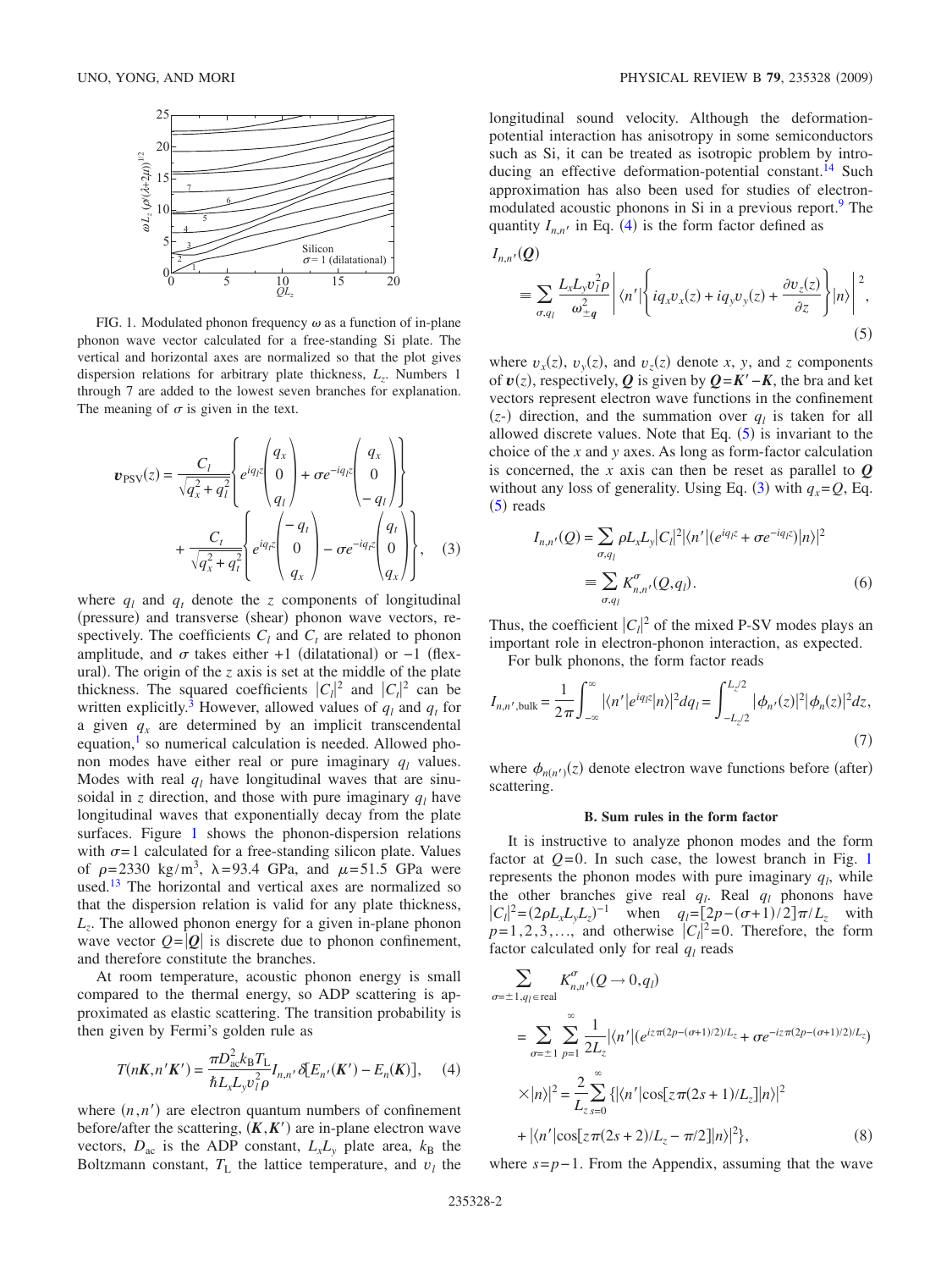function has a value only within  $-L_z/2 \lt z \lt L_z/2$ , the following equation holds

$$
\sum_{s=0}^{\infty} |\langle n'|\cos[z\pi(2s+a)/L_z+b]|n\rangle|^2
$$
  
= 
$$
\frac{1}{4}L_z \left[e^{2bi}\int_{-\infty}^{\infty} dz \phi_n^*(z)\phi_n(z)\phi_n^*(-z)\phi_{n'}(-z)\right]
$$
  
+ 
$$
\int_{-\infty}^{\infty} dz |\phi_{n'}(z)|^2 |\phi_n(z)|^2 , \tag{9}
$$

where  $a=1$  and  $b=0$  for the summation of the first term in Eq. ([8](#page-1-4)), and  $a=2$  and  $b=-\pi/2$  for the second term. Consequently,

<span id="page-2-6"></span>
$$
\sum_{\sigma=\pm 1, q_l \in \text{real}} K_{n,n'}^{\sigma}(Q \to 0, q_l) = \int_{-\infty}^{\infty} |\phi_{n'}(z)|^2 |\phi_n(z)|^2 dz
$$

$$
= I_{n,n',\text{bulk}}.
$$
(10)

On the other hand, there is only one pure imaginary  $q_l$ allowed at  $Q=0$ , which tends to zero as  $Q$  does. For such modes,  $|C_l|^2 = \left\{ 4\rho L_x L_y L_z (1 + \lambda/\mu) \right\}^{-1}$  for  $\sigma = 1$ , and  $\infty$  for  $\sigma$ =−1. The infinite value results from the fact that the vectors in the first braces in Eq.  $(3)$  $(3)$  $(3)$  tends to zero as  $Q$  (and therefore  $q_l$ ) does. The form factor calculated for imaginary  $q_l$  and  $\sigma$  $= 1$  is written as

$$
\sum_{q_l \in \text{imag}} K_{n,n'}^{\sigma=1}(Q \to 0, q_l) = \frac{1}{4L_z(1 + \lambda/\mu)} |\langle n'| (e^{iq_l z} + e^{-iq_l z}) |n \rangle|^2.
$$
\n(11)

As  $q_l \rightarrow 0$  when  $Q \rightarrow 0$ ,

$$
\sum_{q_l \in \text{imag}} K_{n,n'}^{\sigma=1}(Q \to 0, q_l) = \frac{1}{L_z(1 + \lambda/\mu)} \delta_{n,n'},
$$
 (12)

<span id="page-2-4"></span>where  $\langle n' | n \rangle^2 = \delta_{n,n'}$  is used. Similarly, the form factor calculated for imaginary  $q_l$  and  $\sigma$ =−1 is written as

<span id="page-2-1"></span>
$$
\sum_{q_l \in \text{imag}} K_{n,n'}^{\sigma-1}(Q \to 0, q_l) = \lim_{Q \to 0} [\rho L_x L_y | C_l(Q, q_l(Q))|^2 |\langle n' |
$$
  
 
$$
\times (e^{iq_l(Q)z} - e^{-q_l(Q)z}) |n\rangle|^2].
$$
 (13)

Unlike the case of  $\sigma = 1$ , care must be taken for the limit calculation. To further calculate, the following asymptotic expression for the lowest phonon branch with  $\sigma$ =−1 is used:

$$
q_{l} = i \left( 1 - \frac{c - 1}{6c^2} L_z^2 Q^2 \right) Q, \tag{14}
$$

where  $c = 2 + \lambda / \mu$ . Using the asymptotic form,  $|C_l(Q, q_l)|^2$ can be written for  $Q \ll 1/L_z$  as

<span id="page-2-2"></span>
$$
|C_l(Q,q_l)|^2
$$
  
\n
$$
\approx \frac{[(1-2c)\theta^4 - 12c^3(\theta^2 - 6) + c^2\theta^2(\theta^2 + 12)]^2}{4\rho L_x L_y L_z(c-1)\theta^2(12c^2 + (1-c)\theta^2)(6c^2 + (1-c)\theta^2)^2},
$$
\n(15)

where  $\theta = QL_z$ . The squared matrix element in Eq. ([13](#page-2-1)) is approximated for  $Q \ll 1/L_z$  as

<span id="page-2-9"></span>

FIG. 2. Squared longitudinal phonon amplitude as a function of *QLz* plotted for each dispersion branch on Fig. [1.](#page-1-0)

$$
|\langle n'| (e^{iq_l(Q)z} - e^{-q_l(Q)z}) |n\rangle|^2 \simeq 4\theta^2 |\langle n'|z |n\rangle / L_z|^2. \qquad (16)
$$

<span id="page-2-3"></span>Combining Eqs.  $(15)$  $(15)$  $(15)$  and  $(16)$  $(16)$  $(16)$ , we obtain

<span id="page-2-5"></span>
$$
\sum_{q_l \in \text{imag}} K_{n,n'}^{\sigma=1}(Q \to 0, q_l) = \frac{1}{L_z(1 + \lambda/\mu)} \frac{12}{L_z^2} |\langle n' | z | n \rangle|^2.
$$
\n(17)

<span id="page-2-7"></span>Therefore, from Eqs.  $(12)$  $(12)$  $(12)$  and  $(17)$  $(17)$  $(17)$ ,

$$
\sum_{\sigma} \sum_{q_l \in \text{imag}} K_{n,n'}^{\sigma} (Q = 0, q_l)
$$

$$
= \frac{1}{(1 + \lambda/\mu)L_z} \left( \delta_{n,n'} + \frac{12}{L_z^2} |\langle n'|z|n \rangle|^2 \right). \tag{18}
$$

The total form factor at  $Q=0$  is finally given by the sum of Eqs.  $(10)$  $(10)$  $(10)$  and  $(18)$  $(18)$  $(18)$ , leading to

<span id="page-2-8"></span>
$$
I_{n,n'}(0) = I_{n,n',\text{bulk}} + \frac{1}{(1 + \lambda/\mu)L_z} \left( \delta_{n,n'} + \frac{12}{L_z^2} |\langle n'|z|n \rangle|^2 \right).
$$
\n(19)

Thus, the form factor at  $Q=0$  is larger than that obtained using bulk phonons due to the modes with longitudinal surface waves. Note that Eqs.  $(10)$  $(10)$  $(10)$ – $(19)$  $(19)$  $(19)$  hold for *any* electron wave functions.

## **III. NUMERICAL RESULTS AND DISCUSSIONS**

<span id="page-2-0"></span>Figure [2](#page-2-9) shows  $|C_l|^2$  values along each branch shown in Fig. [1,](#page-1-0) as a function of  $QL_z$ . The vertical axis is normalized by the amplitude of bulk phonons,  $(2\rho L_x L_y L_z)^{-1}$ . The longitudinal phonon amplitude varies with  $QL$ <sub>z</sub> because some of the longitudinal phonon amplitude is converted to/from that of transverse phonons, which is referred to as mode conversion[.15](#page-6-10) The amount of mode conversion varies with incident angle of the phonon waves at the interfaces.

Figure [3](#page-3-0) shows an example of the form factor numerically calculated for a special case that electron wave functions are those in an infinite square-well potential. Such simplification is valid for the silicon layer thickness less than about 5 nm and the vertical electric field less than 0.1 MV/cm.<sup>16,[17](#page-6-12)</sup> More realistic wave functions can be used, but it is sufficient to use the simplest ones to demonstrate the validity of the equations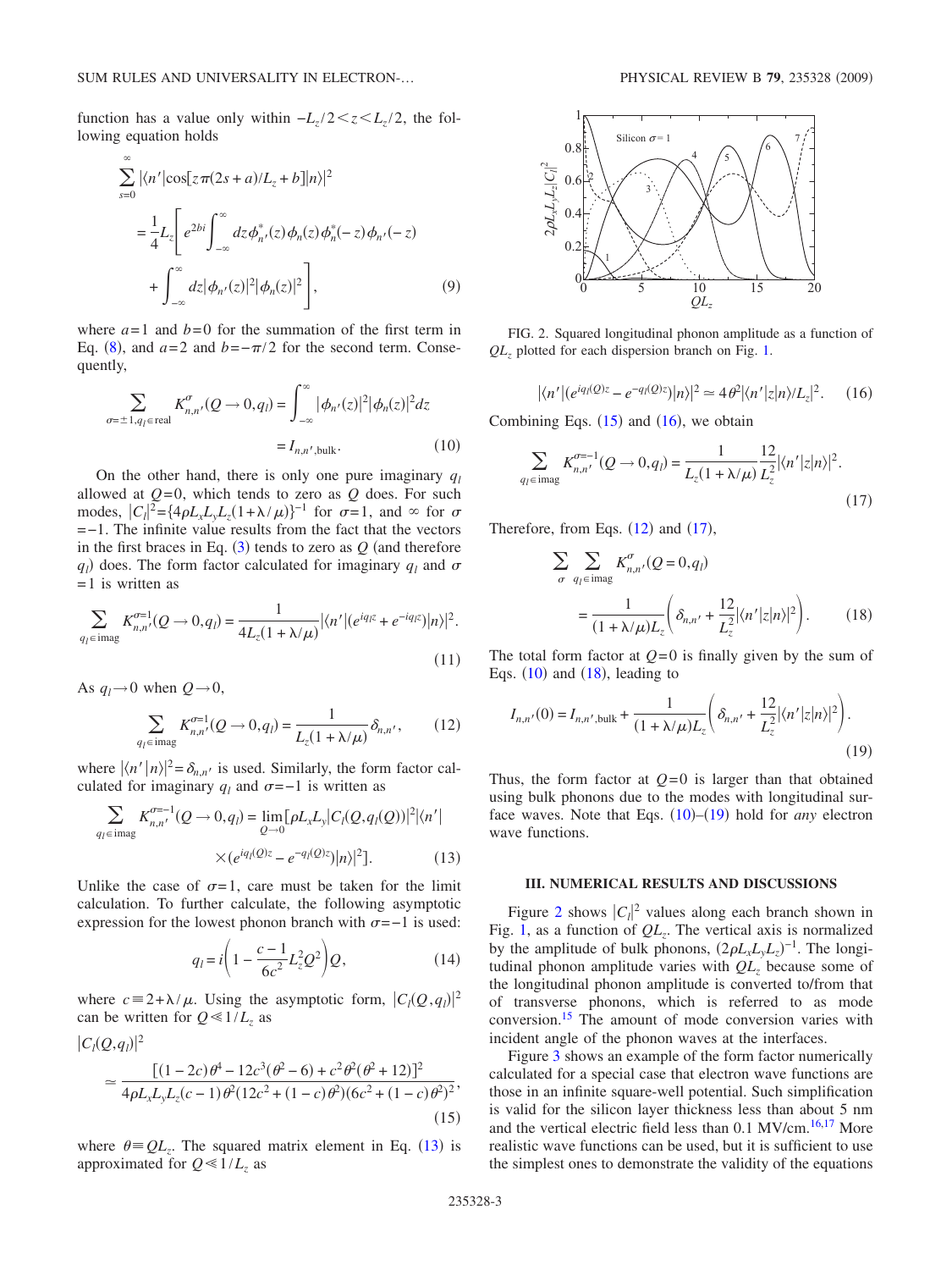<span id="page-3-0"></span>

FIG. 3. Form factor of intra-lowest-subband scattering calculated for modulated phonons (denoted as "Total"). The vertical axis is the form factor calculated using modulated phonons, divided by that obtained using bulk phonons. Solid lines with indices show contributions from branches numbered in Fig. [1.](#page-1-0) The figure is valid for any plate thickness due to normalization of the in-plane phonon wave vector *Q*.

shown above. The solid line denoted as "Total" shows the form factor plotted for intra-lowest-subband scattering  $(n)$  $=n'$  = 1) as a function of  $QL_z$ . The form factor is normalized by that of bulk phonons, and the horizontal axis is  $QL_7$  so that the figure is valid for any plate thickness. The lines with indices show contributions from each phonon branch shown in Fig. [1.](#page-1-0) The curves have similar shapes as  $|C_l|^2$  shown in Fig. [2,](#page-2-9) proving that the longitudinal phonon amplitude plays a major role in electron-phonon interaction. The total form factor approaches that calculated for bulk phonons at large  $QL_z$ . At small  $QL_z$ , on the other hand, the normalized formfactor value is larger than unity. From Eq.  $(19)$  $(19)$  $(19)$ , the form factor increase at  $Q=0$  divided by bulk phonon form factor is written as  $\Delta I_{1,1}(0)/I_{1,1,\text{bulk}} = 2/\{3(1+\lambda/\mu)\}\.$  Note that the angle brackets in Eq.  $(19)$  $(19)$  $(19)$  vanishes due to the symmetry of the electron wave functions. For silicon,  $\Delta I_{1,1}(0)/I_{1,1,\text{bulk}}$ gives 0.236. Figure  $4(a)$  $4(a)$  shows the total form factor plotted for different channel materials. The form factor at  $Q=0$  will have different values because of the difference in  $\lambda/\mu$ . Fig-ure [4](#page-3-1)(b) shows  $\Delta I_{1,1} / I_{1,1,\text{bulk}}$  normalized by  $\Delta I_{1,1}(0) / I_{1,1,\text{bulk}}$ , exhibiting a universal curve regardless of the material as well

<span id="page-3-1"></span>

FIG. 4. (a) Normalized form factor of intra-lowest-subband scattering, plotted for different channel materials. (b) Form factor increase from that obtained using bulk phonons, normalized by the values at  $Q=0$ , showing a universal curve independent of plate material and thickness.

as thickness. This universality indicates that the sum rules similar to Eqs.  $(10)$  $(10)$  $(10)$ – $(19)$  $(19)$  $(19)$  also exist for nonzero  $QL_z$  values, although the formulation might be much more complicated. We confirmed the same universality for  $n \geq 2$ , as well as for intersubband scattering. The universal form factors are shown by open circles in Figs.  $5(a)$  $5(a)$  and  $5(b)$ . For intersubband scattering with odd  $|n-n'|$ , the form factor increase at  $Q=0$  comes from the second term in the round bracket in Eq. ([19](#page-2-8)). Considering that the bulk phonon form factor for intersubband scattering is given by  $I_{n,n'}$ , bulk= $L_z^{-1}$ , we obtain 3(1)  $+\lambda/\mu$ ) $\Delta I_{n,n'}(0)/2I_{n,n'}$ , bulk= $18\langle n'|z|n\rangle|^2/L_z^2$ , which gives 0.584 and  $3.74 \times 10^{-3}$  for  $(n, n') = (1, 2)$  and  $(1, 4)$ , respectively.

Such universality is beneficial for obtaining analytical expressions for electron-phonon scattering rates and mobility. For intrasubband scattering, the universal curve has been shown to be fitted well by $10$ 

<span id="page-3-2"></span>
$$
f_{n,n}(\xi) \equiv \frac{3}{2} \left( 1 + \frac{\lambda}{\mu} \right) \frac{\Delta I_{n,n}(Q)}{I_{n,n,\text{bulk}}} = \frac{4n^4 \pi^2 \tanh(\xi)}{\xi(\xi^4 + 5n^2 \pi^2 \xi^2 + 4n^4 \pi^2)},\tag{20}
$$

where  $\xi = 0.22QL_z$ , which gives good agreement for  $1 \leq n$  $\leq$  5. When the assumption of electric quantum limit is valid, analytical formulae of scattering rate and electron mobility calculated using Eq.  $(20)$  $(20)$  $(20)$  and electron wave functions in an infinite square-well potential are given by

$$
\frac{1}{\tau_{n,\text{intra}}(E_{xy})} = n_v \frac{D_{ac}^2 m_d^* k_B T_L}{v_f^2 \rho \hbar^3} \frac{1}{L_z} \times \left\{ \frac{3}{2} + \frac{1}{1 + \lambda/\mu} \frac{4n^4 \pi^2 \tanh(\xi)}{\xi(\xi^4 + 5n^2 \pi^2 \xi^2 + 4n^4 \pi^2)} \right\},\tag{21}
$$

$$
\mu_{n,\text{intra}} = \frac{ev_I^2 \rho \hbar^3}{n_v D_{ac}^2 m_c^* m_d^* k_B T_L} \times \left[ \frac{1}{L_z} \left\{ \frac{3}{2} + \frac{1}{1 + \lambda/\mu} \frac{4n^4 \pi^2 \tanh(\xi_0)}{\xi_0 (\xi_0^4 + 5n^2 \pi^2 \xi_0^2 + 4n^4 \pi^2)} \right\} \right]^{-1},
$$
\n(22)

where  $n=1$ ,  $\xi = 0.22 \times 2 \sqrt{m_c^* E_{xy} / \hbar^2} L_z$ , and  $\xi_0 = 0.22$  $\times$  2 $\sqrt{m_c^* k_B T_e / \hbar^2} L_z$ . The mobility formula demonstrated reasonable agreement with numerical results for a plate thickness at which the assumption of electric quantum limit holds.<sup>10</sup> A more compact expression than Eq.  $(20)$  $(20)$  $(20)$  is

$$
f_{n,n}(\xi) = \frac{2n-1}{2\xi^{5/2} + 2n - 1},
$$
\n(23)

<span id="page-3-3"></span>which gives good agreement for  $1 \le n \le 3$ , but less accuracy than Eq. ([20](#page-3-2)) for  $n \geq 4$ . Similarly, for intersubband scatterings, the following fitting expressions can be used:

$$
f_{1,2}(\xi) = c_1 \frac{3}{2\xi^{5/2} + 3},\tag{24}
$$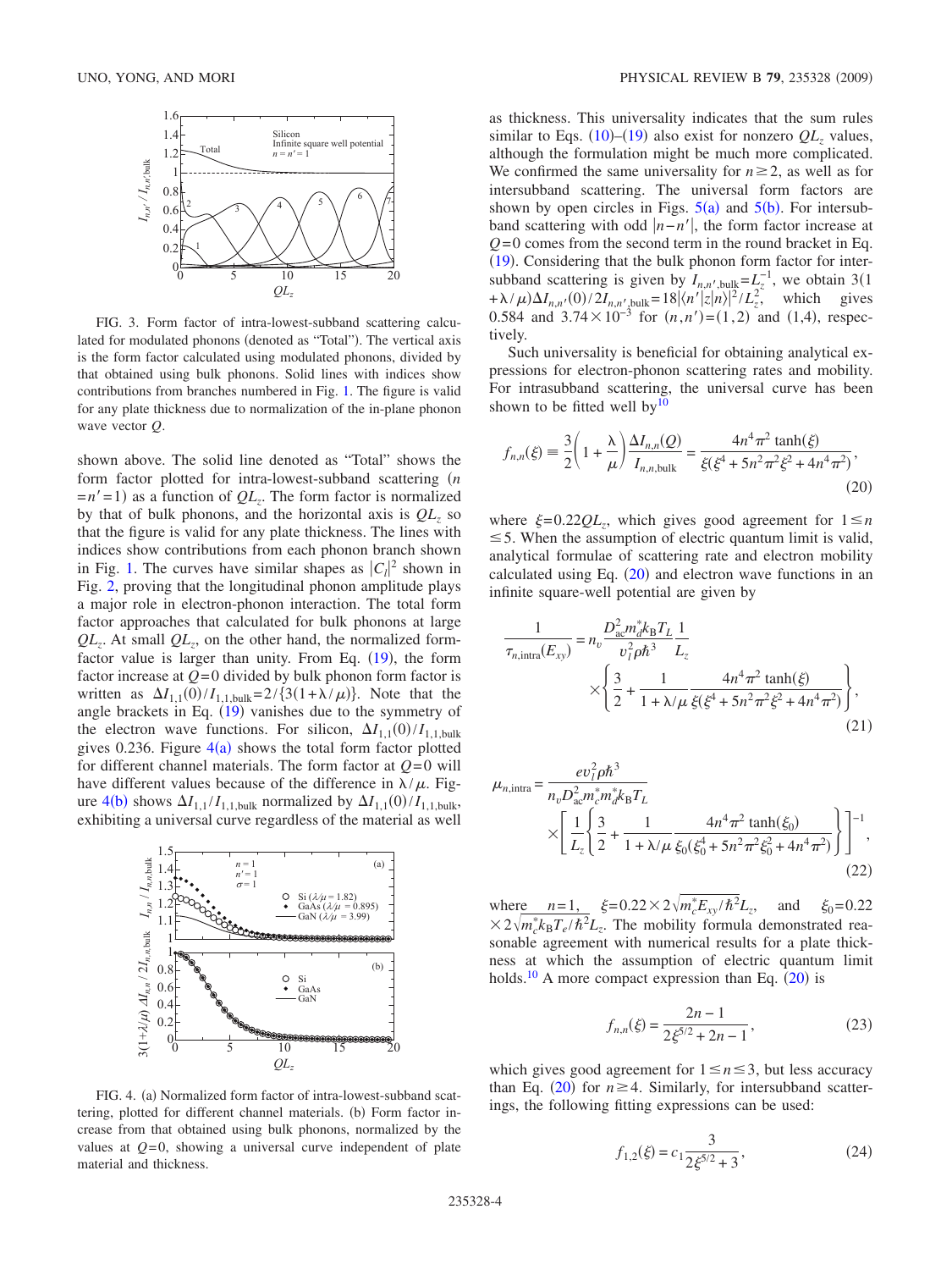<span id="page-4-1"></span>

FIG. 5. Universal form factor increase for (a) intra- and (b) intersubband scatterings. Open circles represent numerically obtained universal curves for Si, GaAs, and GaN. Solid lines show the analytical compact formulae [Eqs.  $(23)$  $(23)$  $(23)$ – $(26)$  $(26)$  $(26)$ ].

$$
f_{1,3}(\xi) = c_2 \left( \frac{\xi^3}{\xi^3 + 2} + \frac{5}{\xi^3 + 5} - 1 \right),\tag{25}
$$

$$
f_{1,4}(\xi) = c_3 + c_4 \left(\frac{\xi^3}{\xi^3 + 2} + \frac{5}{c_5 \xi^4 + 5} - 1\right),\tag{26}
$$

<span id="page-4-3"></span>where  $c_1 = 0.584$ ,  $c_2 = 0.38$ ,  $c_3 = 3.74 \times 10^{-3}$ ,  $c_4 = 0.048$ , and  $c_5$ = 0.05. Comparison with numerical results is shown in Fig. [5,](#page-4-1) exhibiting excellent agreement.

The increased interaction between electrons and acoustic phonons is due to increase in number of phonon modes having longitudinal phonon vibration. One mechanism is generation of surface modes. Modulated acoustic phonons are either sinusoidal or surface modes, and at near  $Q=0$ , the form factor increase is merely due to the surface modes as demonstrated in the sum rule, as well as in Fig. [3.](#page-3-0) Such surface phonons are not included in bulk acoustic phonons because there is no interface of material assumed. Another mechanism is mode conversion.<sup>15</sup> In three-dimensional bulk phonons, there are two transverse (shear) modes per one longitudinal (pressure) mode due to the degree of freedom. In a free-standing plate, however, such transverse phonons undergo the mode conversion at the interfaces; some of the transverse phonon amplitude is converted to longitudinal phonon amplitude. As a result, virtually all phonon modes can have some longitudinal phonon amplitude, increasing the number of phonon modes contributing to the electronacoustic phonon interaction. Such mode conversion does not occur when the incident angle is zero, which explains the fact that the form factor increase at  $Q=0$  is due only to the surface mode. For  $QL_z \rightarrow \infty$ , phonon waves are not affected by the surfaces at all, so that the form factor becomes identical to that of bulk phonons. The above discussion is also supported by the following argument. Elastic wave theory states that both the surface phonon generation and mode conversion do not occur when  $\mu = 0$ , no shear stress case. As the form factor increase in Eq. ([19](#page-2-8)) also vanishes when  $\mu$ =0, the

form factor increase is attributed to the surface phonon generation and the mode conversion.

It is interesting to note that the form factor does not increase for optical phonon scattering in polar materials.<sup>18</sup> For optical phonon scattering, dielectric continuum model gives good approximation, which is equivalent to ignoring the transverse components of phonon vibration. As only the longitudinal phonons constitute the orthonormal set of functions, summed contribution to the form factor is unchanged even with phonon modulation due to material interfaces. On the other hand, for acoustic phonon scattering, a mixture of longitudinal and transverse phonons constitutes a normal mode, while only longitudinal components contribute to the electron-phonon scattering. Summed contribution to the form factor can thus be changed due to phonon modulation in the case of acoustic phonon scattering.

## **IV. CONCLUSION**

<span id="page-4-0"></span>In conclusion, insights into modulated acoustic phonons and their interaction with electrons in an ultrathin freestanding semiconductor plate have been presented. The form factor at large  $QL_z$  is identical to that calculated for bulk phonons, whereas it is larger at small *QLz*. The form factor increase is due to increase in number of phonon modes having longitudinal component, which leads to the reduction in the electron mobility. The sum rules of the form factor at  $Q=0$  have been presented. When properly normalized, the form factors lie on a universal curve regardless of plate thickness and material.

#### **ACKNOWLEDGMENTS**

This research was partially supported by the Ministry of Education, Science, Sports and Culture, Grant-in-Aid for Young Scientists (B), Grants No. 18760251 and No. 20760221, as well as the Global COE Program "Electronic Devices Innovation." The authors would also like to thank Tatematsu Foundation for financial support.

#### **APPENDIX**

In this appendix, a proof of the following equation is presented:

<span id="page-4-2"></span>
$$
\sum_{s=0}^{\infty} |\langle n'|\cos[z\pi(2s+a)/L_z+b]|n\rangle|^2
$$
  
\n
$$
= \frac{1}{4} L_z \left[ e^{2bi} \int_{-\infty}^{\infty} dz \phi_n^*(z) \phi_n(z) \phi_n^*(-z) \phi_n(-z) + \int_{-\infty}^{\infty} dz |\phi_n(z)|^2 |\phi_n(z)|^2 \right],
$$
 (A1)

where the wave function has a value only within  $-L_z/2 < z$  $\langle L_z/2, \text{ and } (a, b) = (1, 0) \text{ or } (2, -\pi/2).$  By changing the order of the summation and integration in the left-hand side  $(LHS)$  of Eq.  $(A1)$  $(A1)$  $(A1)$ , we obtain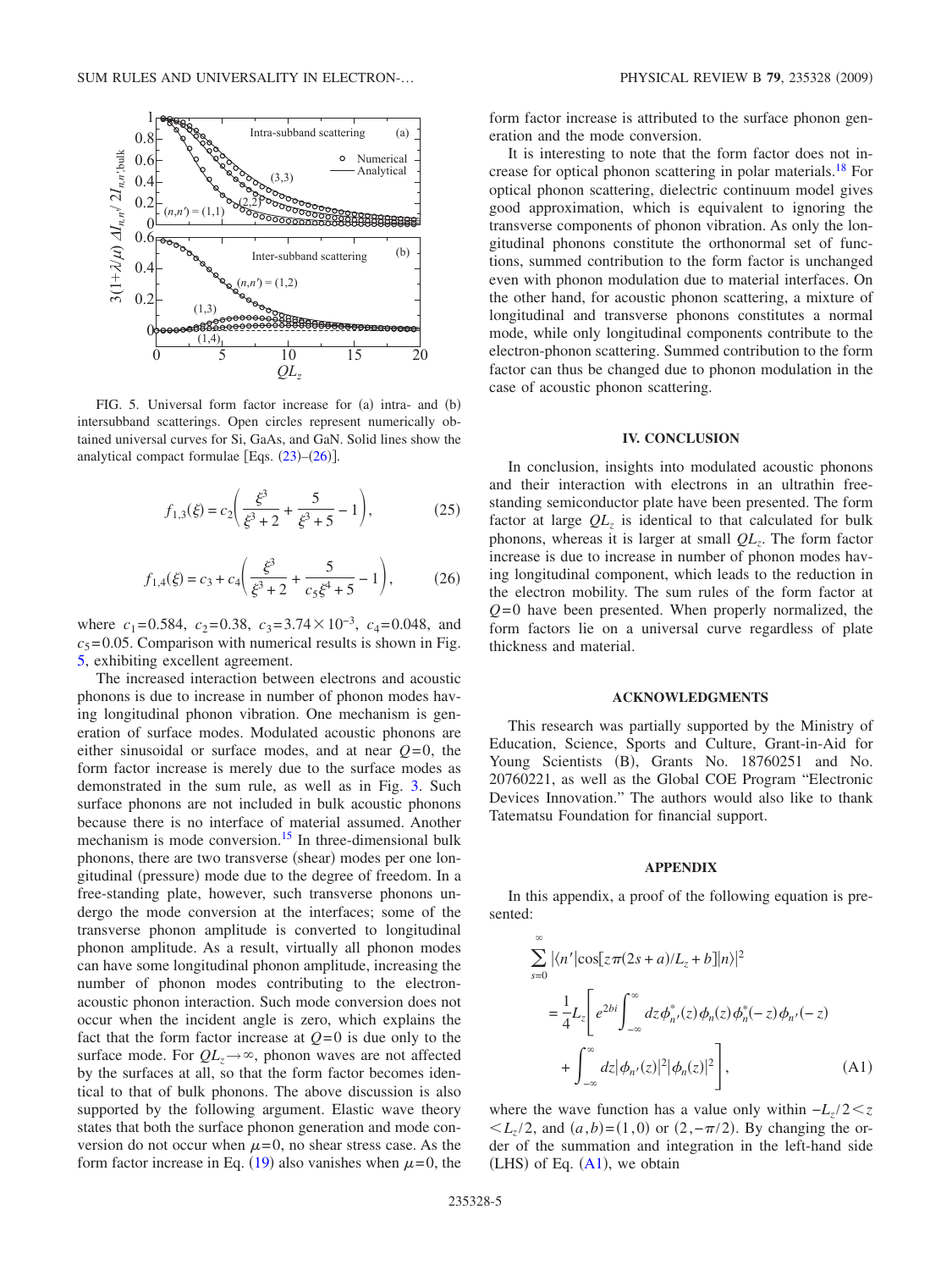<span id="page-5-5"></span>
$$
\sum_{s=0}^{\infty} |\langle n'|\cos[z\pi(2s+a)/L_z+b]|n\rangle|^2
$$
\n
$$
= \int_{-L_z/2}^{L_z/2} dz \phi_{n'}^*(z) \phi_n(z) \int_{-L_z/2}^{L_z/2} dz' \phi_n^*(z') \phi_{n'}(z')
$$
\n
$$
\times \sum_{s=0}^{\infty} \cos[z\pi(2s+a)/L_z+b] \cos[z'\pi(2s+a)/L_z+b].
$$
\n(A2)

The summation over *s* is rewritten as

<span id="page-5-0"></span>
$$
\sum_{s=0}^{\infty} \cos[z\pi(2s+a)/L_z + b]\cos[z'\pi(2s+a)/L_z + b]
$$
  
=  $\frac{1}{2}\sum_{s=0}^{\infty} \cos[(z+z')\pi(2s+a)/L_z + 2b]$   
+  $\frac{1}{2}\sum_{s=0}^{\infty} \cos[(z-z')\pi(2s+a)/L_z].$  (A3)

The first term of the right-hand side  $(RHS)$  of Eq.  $(A3)$  $(A3)$  $(A3)$  is calculated as follows:

<span id="page-5-2"></span>
$$
\frac{1}{2} \sum_{s=0}^{\infty} \cos[(z+z')\pi(2s+a)/L_z + 2b]
$$
\n
$$
= \frac{1}{4} \sum_{s=0}^{\infty} \left[ e^{i\{(z+z')\pi(2s+a)/L_z + 2b\}} + e^{-i\{(z+z')\pi(2s+a)/L_z + 2b\}} \right]
$$
\n
$$
= e^{2bi} \frac{1}{4} \sum_{s=0}^{\infty} \left[ e^{i(z+z')\pi(2s+a)/L_z} + e^{-i(z+z')\pi(2s+a)/L_z} \right], \quad (A4)
$$

where the relation  $e^{-4bi}$  = 1 has been used. Now, with the help of Fig. [6,](#page-5-1) the following equation holds for  $a=1$  or 2 and arbitral function *f x*:

<span id="page-5-6"></span>
$$
\sum_{s=0}^{\infty} \{f[(2s+a)] + f[-(2s+a)]\} = \sum_{s=-\infty}^{\infty} f[(2s+a)] - \delta_{a,2}f[0].
$$
\n(A5)

Therefore, Eq.  $(A4)$  $(A4)$  $(A4)$  leads to

 $\infty$ 

<span id="page-5-1"></span>

FIG. 6. Schematic illustration of rearranging the summation over the argument *s* of in Eq. ([A5](#page-5-6)) for (a)  $a=1$  and (b)  $a=2$ .

<span id="page-5-3"></span>
$$
\frac{1}{2} \sum_{s=0}^{\infty} \cos[(z+z')\pi(2s+a)/L_z+2b]
$$
\n
$$
= e^{2bi} \frac{1}{4} \left[ \sum_{s=-\infty}^{\infty} e^{i(z+z')\pi(2s+a)/L_z} - \delta_{a,2} \right]
$$
\n
$$
= e^{2bi} \frac{1}{4} \left[ e^{i\pi a(z+z')/L_z} \sum_{s=-\infty}^{\infty} e^{i(z+z')\pi 2s/L_z} - \delta_{a,2} \right]
$$
\n
$$
= e^{2bi} \frac{1}{4} \left[ \sum_{s=-\infty}^{\infty} e^{i\pi a(z+z')/L_z} \delta[(z+z')/L_z - s] - \delta_{a,2} \right],
$$
\n(A6)

where the following formula is used:

$$
\sum_{s=-\infty}^{\infty} e^{i2\pi sx} = \sum_{s=-\infty}^{\infty} \delta(x - s).
$$
 (A7)

Similarly, the second term of the RHS of Eq.  $(A3)$  $(A3)$  $(A3)$  becomes

<span id="page-5-4"></span>
$$
\frac{1}{2} \sum_{s=0}^{\infty} \cos[(z-z')\pi(2s+a)/L_z]
$$

$$
= \frac{1}{4} \left\{ \sum_{s=-\infty}^{\infty} e^{i\pi a(z-z')/L_z} \delta[(z-z')/L_z - s] - \delta_{a,2} \right\}.
$$
(A8)

Therefore, Eq.  $(A3)$  $(A3)$  $(A3)$  is rewritten using Eqs.  $(A6)$  $(A6)$  $(A6)$  and  $(A8)$  $(A8)$  $(A8)$  as

$$
\sum_{s=0} \cos[z\pi(2s+a)/L_z + b]\cos[z'\pi(2s+a)/L_z + b]
$$
\n
$$
= \frac{1}{4} \left[ \sum_{s=-\infty}^{\infty} \{e^{2bi}e^{i\pi a(z+z')/L_z}\delta[(z+z')/L_z - s] + e^{i\pi a(z-z')/L_z}\delta[(z-z')/L_z - s] \} - \delta_{a,2}(e^{2bi} + 1) \right].
$$
\n(A9)

The last term in the square bracket vanishes for either case of  $(a,b)=(1,0)$  or  $(2,-\pi/2)$ . Thus, Eq. ([A2](#page-5-5)) can be written as